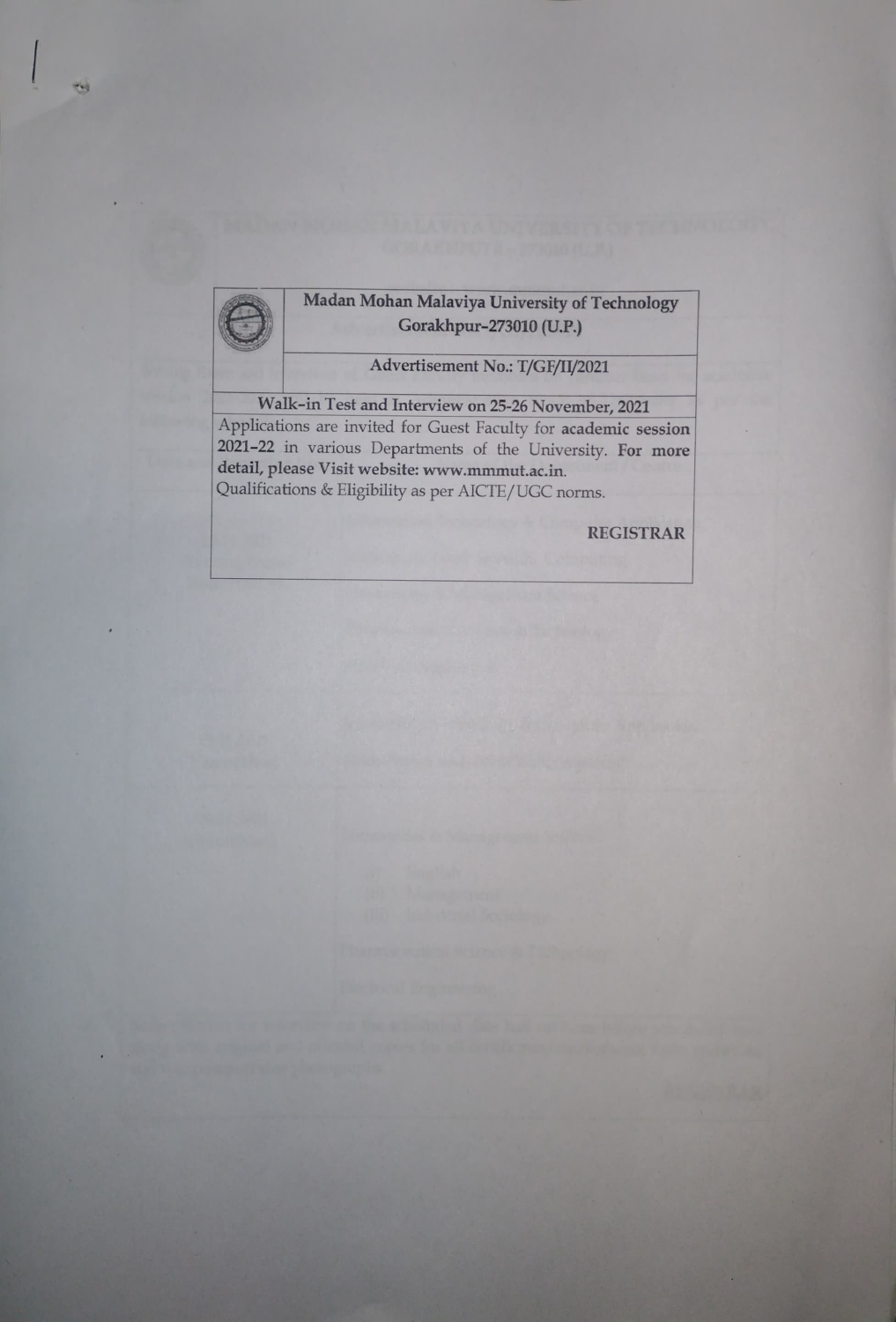

# MADAN MOHAN MALAVIYA UNIVERSITY OF TECHNOLOGY, GORAKHPUTR - 273010 (U.P.)

### website:- www.mmmut.ac.in

## Advertisement No.T/GF/I1/2021

Writing Exam and Interviews of Guest Faculty members on contract basis for academic session 2021-2022 will be held at Administrative Block of University as per the following schedule:

| Date and Reporting time                       | Name of the Department / Centre                                                                                                                                                                                                                                                |  |  |
|-----------------------------------------------|--------------------------------------------------------------------------------------------------------------------------------------------------------------------------------------------------------------------------------------------------------------------------------|--|--|
| 25.11.2021<br>(Writing Exam)<br>Time 11.00 am | Information Technology & Computer Application<br>Mathematics and Scientific Computing<br>Humanities & Management Science<br>Pharmaceutical Science & Technology<br><b>Electrical Engineering</b>                                                                               |  |  |
| 25.11.2021<br>(Interviews)                    | Information Technology & Computer Application<br>Mathematics and Scientific Computing                                                                                                                                                                                          |  |  |
| 26.11.2021<br>(Interviews)                    | Humanities & Management Science<br>(i)<br>English<br>Management<br>(ii)<br><b>Industrial Sociology</b><br>(iii)<br>Pharmaceutical Science & Technology<br><b>Electrical Engineering</b><br>Note: Perpet for interview on the scheduled date half on hour before scheduled time |  |  |

Note: Report for interview on the scheduled date half on hour before scheduled time along with original and attested copies for all certificates/mark sheets, caste certificate and two passport size photographs.

REGISTRAR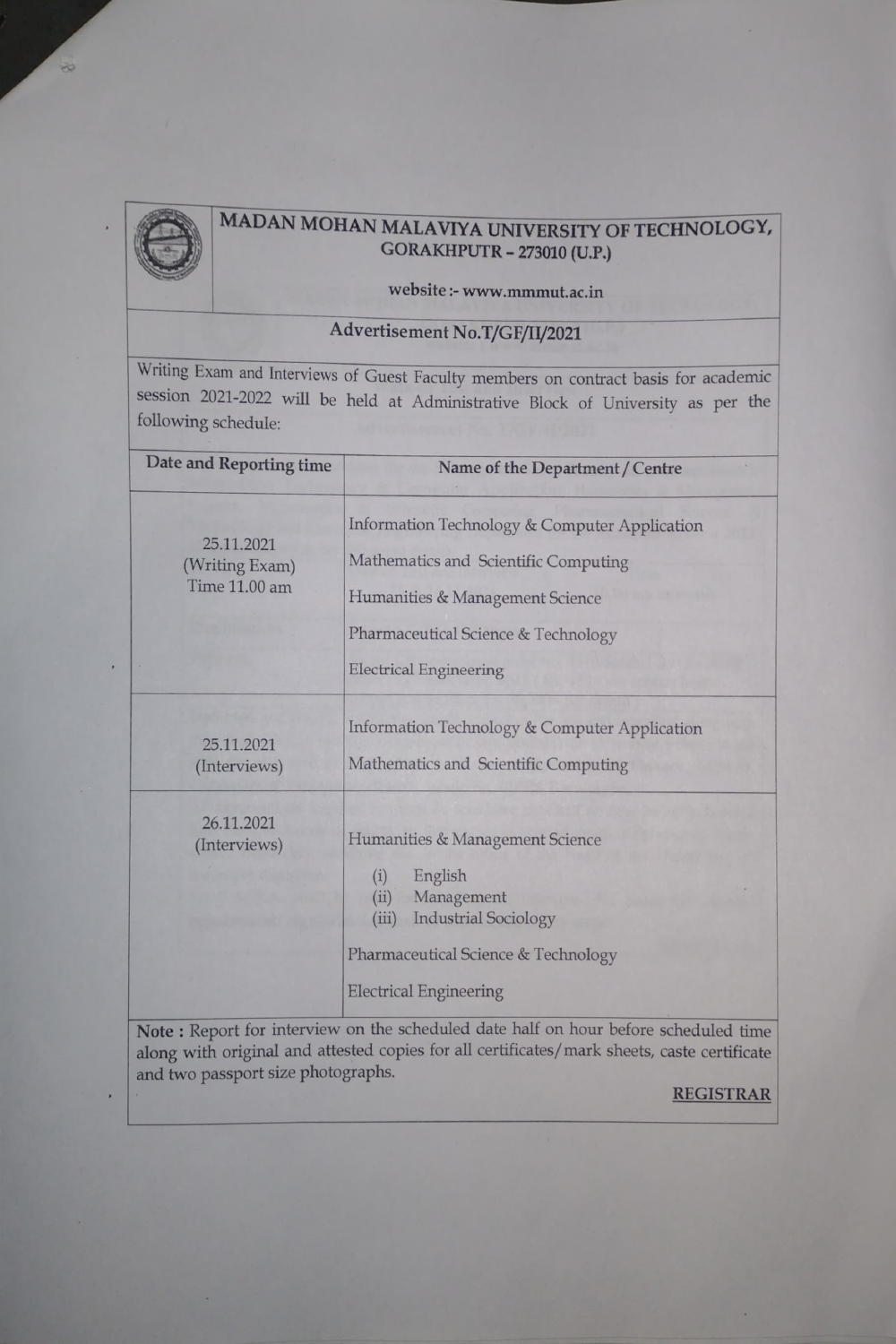

# MADAN MOHAN MALAVIYA UNIVERSITY OF TECNOLOGY,<br>GORAKHPUR-273010 (U.P.) website: www.mmmut.ac.in

## Walk-in Test and Interview

### Advertisement No. T/GF/I/2021

Walk-in Test and Interviews for the Selection of Guest Faculty on contract basis in Information Technology & Computer Application, Humanities & Management Science, Mathematics & Scientific Computing,. Pharmaceutical Science & Technology and Electrical Engineering Department for the Academic Session 2021- 22 are scheduled as per following details.

| S. No.         | Date of Test and Interview<br>Time<br>25 & 26.11.2021<br>10.00 am onwards                                                                                                      |  |  |  |  |  |
|----------------|--------------------------------------------------------------------------------------------------------------------------------------------------------------------------------|--|--|--|--|--|
| Qualifications |                                                                                                                                                                                |  |  |  |  |  |
| Payment        | As per UP Government order No. 3310/Solah-1-2015-176/98<br>dated : 27 <sup>th</sup> November, 2015 (Rs. 450/- per contact hours)<br>subject to maximum Rs. 30,000/- per month) |  |  |  |  |  |

Interested and eligible candidates should appear in the test and interview along with their duly filled in and signed application form available on University website along with demand draft of Rs. 1500/- in favour of Controller of Finance, M.M.M. University of Technology Branch, (Code No. 02578) Gorakhpur.

All interested are required to report on scheduled date half an hour before scheduled time along with original documents and one set of attested copies of the degrees, mark sheets, experience certificate etc. in the office of the Head of the Department of respective discipline.

No T.A./D.A. shall be paid for attending the interview. No claim for regular appointment/ regularization shall be entertained at any stage.

REGISTRAR